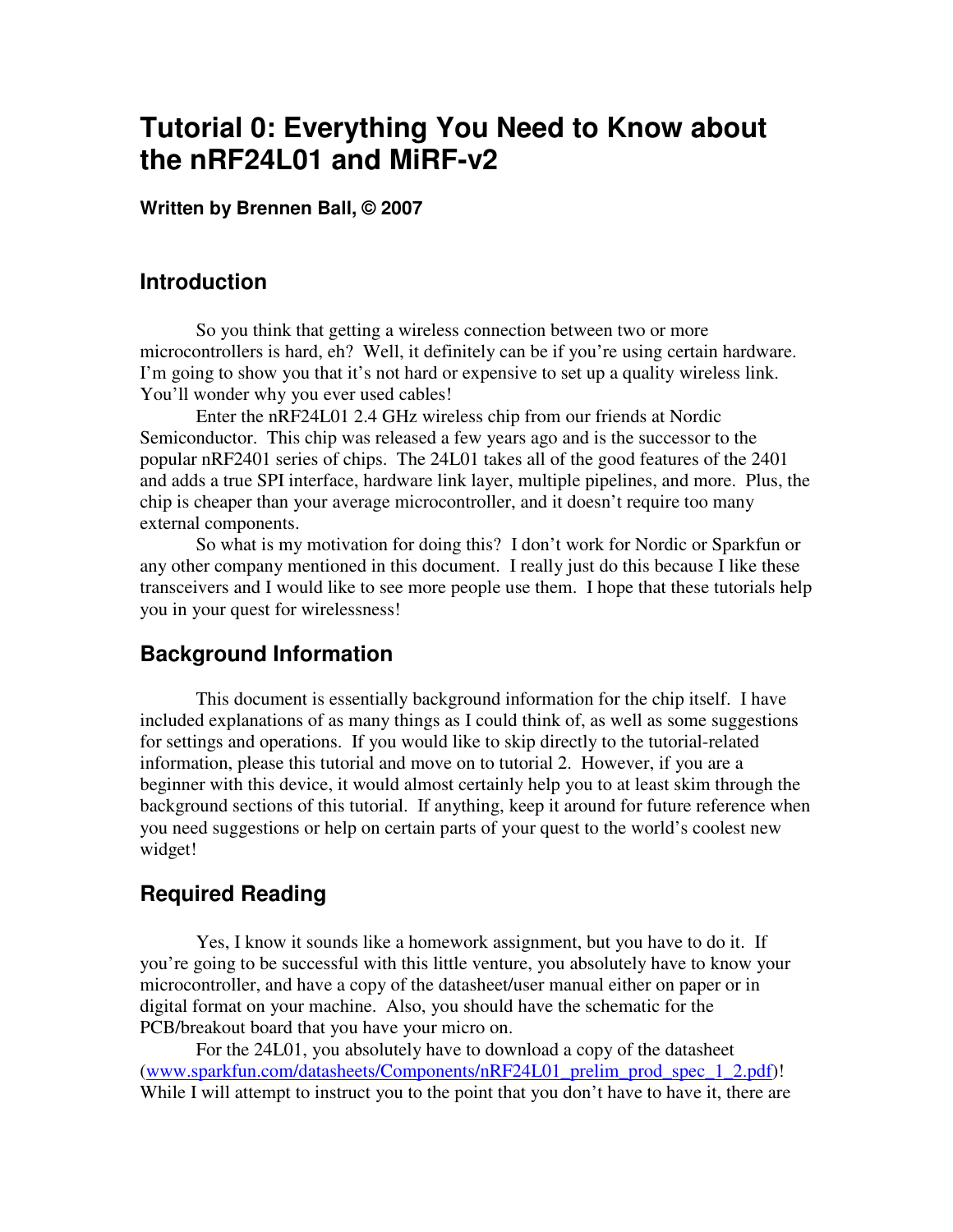still some sections that I don't describe in great detail because it is blatantly spelled out in the datasheet (register definitions in particular). Finally, if you have a breakout of the 24L01, such as the MiRF-v2, you also need to obtain the schematic and the datasheet/user manual for it.

### **NRF24L01 Hardware Interface**

More than likely, you are using a breakout for the 24L01 of some sort. If so, you will likely have eight pins to interface with, and these are Vcc, GND, IRQ, CE, and the four SPI-related pins (CSN, SCK, MISO, and MOSI). If you are dealing with the bare chip, then I would suggest looking at the example circuit which can be found in Figure 13 of the datasheet, as I will not be discussing the use of any pins besides the eight just listed. Note: some of this information may be covered again as necessary in different sections.

Thankfully for us, the guys at Nordic made the IO pins 5V-tolerant, which means you can run your microcontroller at 5V and it won't fry this chip. Remember, though, that **you can't run the 24L01 at 5V** – the data sheet gives an operating range of 1.9 to 3.6V for Vcc (the chip will be run at 3.3V in most circumstances).

The SPI interface uses four pins, CSN, SCK, MISO, and MOSI for data transmission and reception. The CSN (chip select not) pin is active-low, and is normally kept high. When this pin goes low, the 24L01 begins listening on its SPI port for data and processes it accordingly. The remaining three pins should be tied to the user's hardware SPI interface, to the same pins as their name suggests (SCK to SCK, MISO to MISO, and MOSI to MOSI).

The remaining two pins are CE and IRQ. CE is used to control data transmission and reception when in TX and RX modes, respectively. IRQ is the interrupt pin, and is active-low. There are three internal interrupts that can cause this pin to go low when they are active. Each of these bits can be masked out such that when the bit's respective interrupt becomes active, the status of the IRQ pin is not changed.

### **A Closer Look at the MiRF-v2 Breakout of the nRF24L01**

 For this tutorial, I will be describing the MiRF-v2 breakout of the nRF24L01 that is available from Sparkfun Electronics (http://www.sparkfun.com). These boards essentially give you all the supporting circuitry to get the link operating (matching network, clock, voltage regulator, and antenna/antenna jack) so that you don't have to lay out your own board.

There is another flavor of this board (the MiRF-v2 RP-SMA) from Sparkfun that gives you a coax jack to connect an antenna to (both units pictured in Figure 1 on the following page). I bought the plain MiRF-v2 board before the RP-SMA version came out, and it is considerably more expensive (\$30 versus \$15), but it does come with an onboard antenna. Other than the price, the other disadvantage of the plain MiRF-v2 is that it has considerably shorter range because the antenna runs over a ground trace. Either version will work, but don't forget that if you buy the RP-SMA version, you also have to buy an antenna for it. Not surprisingly, the guys at Sparkfun sell those, too, for around \$7.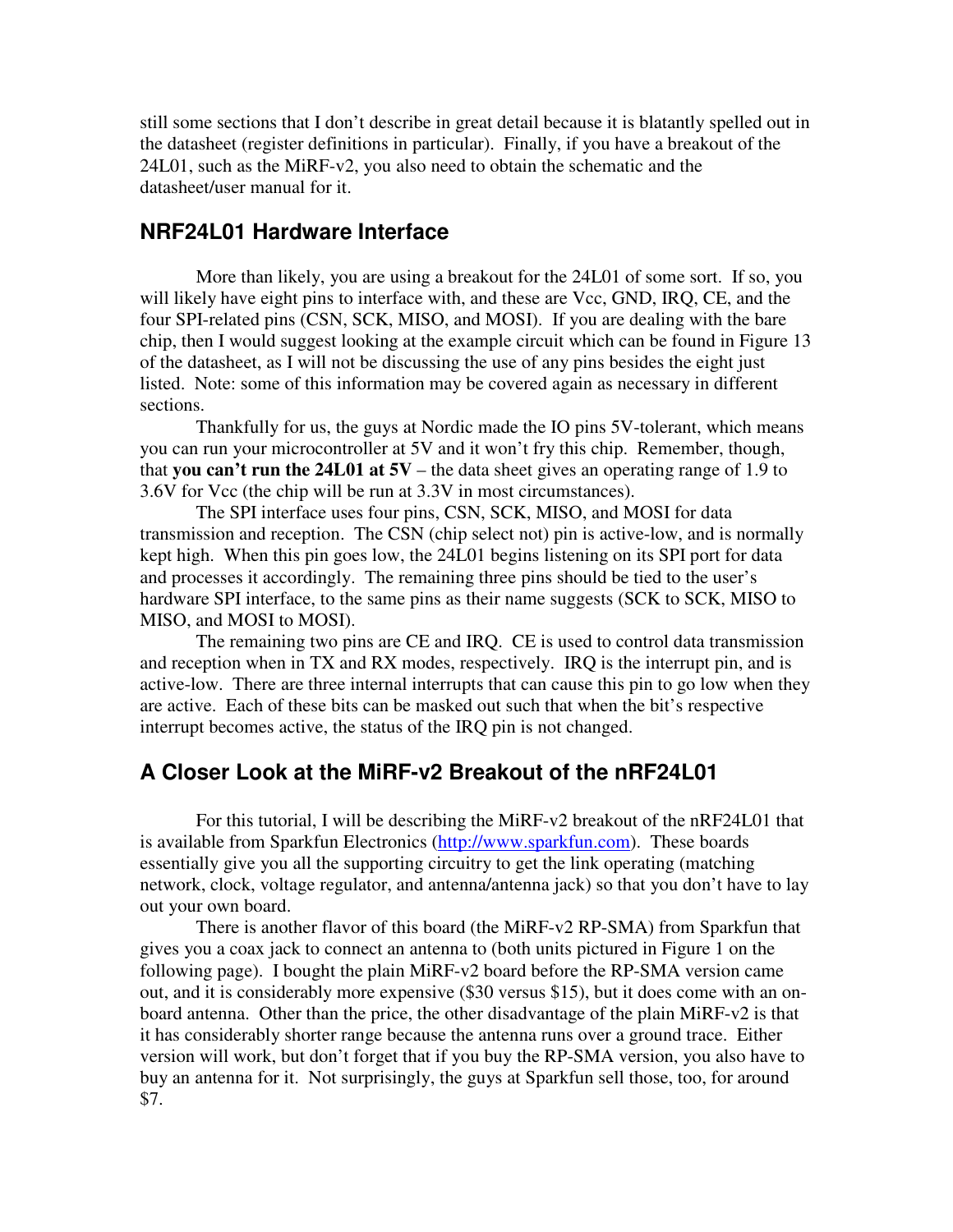

**Figure 1.** Left to right: MiRF-v2 top, MiRF-v2 RP-SMA top and bottom (pics from www.sparkfun.com)

 Let's start out by looking at the pins we have on the MiRF-v2 board. If you don't have a MiRF-v2, this will still be helpful because the pins I describe are named the same as they are on the 24L01 chip itself. Starting at the top, you have Vcc. This pin is connected to the input of a voltage regulator, and can handle 3.3 to 7 Vdc per Sparkfun's website. I personally connect it to 3.3V because that's the main power rail that I use with my microcontroller. Note: if you aren't using the MiRF-v2, then you should run 3.3V to the Vcc pin, unless otherwise noted.

 The second pin down is the CE pin. This pin is always an input with respect to the 24L01. This pin has different meanings depending on what mode the 24L01 is in at a given time. First we assume that the device is powered-up internally (by setting the PWR\_UP bit in the CONFIG register…details on how to do that later). If the device is a receiver, having CE high allows the 24L01 to monitor the air and receive packets. CE being low puts the chip in standby and it no longer monitors the air. If the device is a transmitter, CE is always held low except when the user wants to transmit a packet. This is done by loading the TX FIFO and then toggling the CE pin (low-to-high transition, leave high for at least 10 uS, then back to low).

 The third pin is CSN, which stands for chip select not. This is the enable pin for the SPI bus, and it is active low (hence the "not" in the name). You always want to keep this pin high except when you are sending the device an SPI command or getting data on the SPI bus from the chip.

 The fourth pin from the top is SCK, which is the serial clock for the SPI bus. When you configure your SPI bus, SCK should stay low normally (rising edges are active), and the clock samples data in the middle of data bits. On my hardware, this configuration is represented by the values of the bits CPOL and CPHA in my microcontroller's SPI configuration register both being 0.

 Coming in fifth from the top is the MOSI pin. MOSI stands for "master out, slave in," and from both the microcontroller's and the 24L01's perspectives, the master is the microcontroller and the slave is the 24L01. This is because the 24L01 never sends data without first being requested by the microcontroller. Essentially, this pin is the side of the bus on which the master (the microcontroller) sends data to the slave (the 24L01). It is also connected to the MOSI pin on your microcontroller's SPI interface.

 Up sixth is the MISO pin. This pin is like the MOSI pin, but backwards. MOSI stands for, you guessed it, "master out, slave in." This pin is the side of the bus on which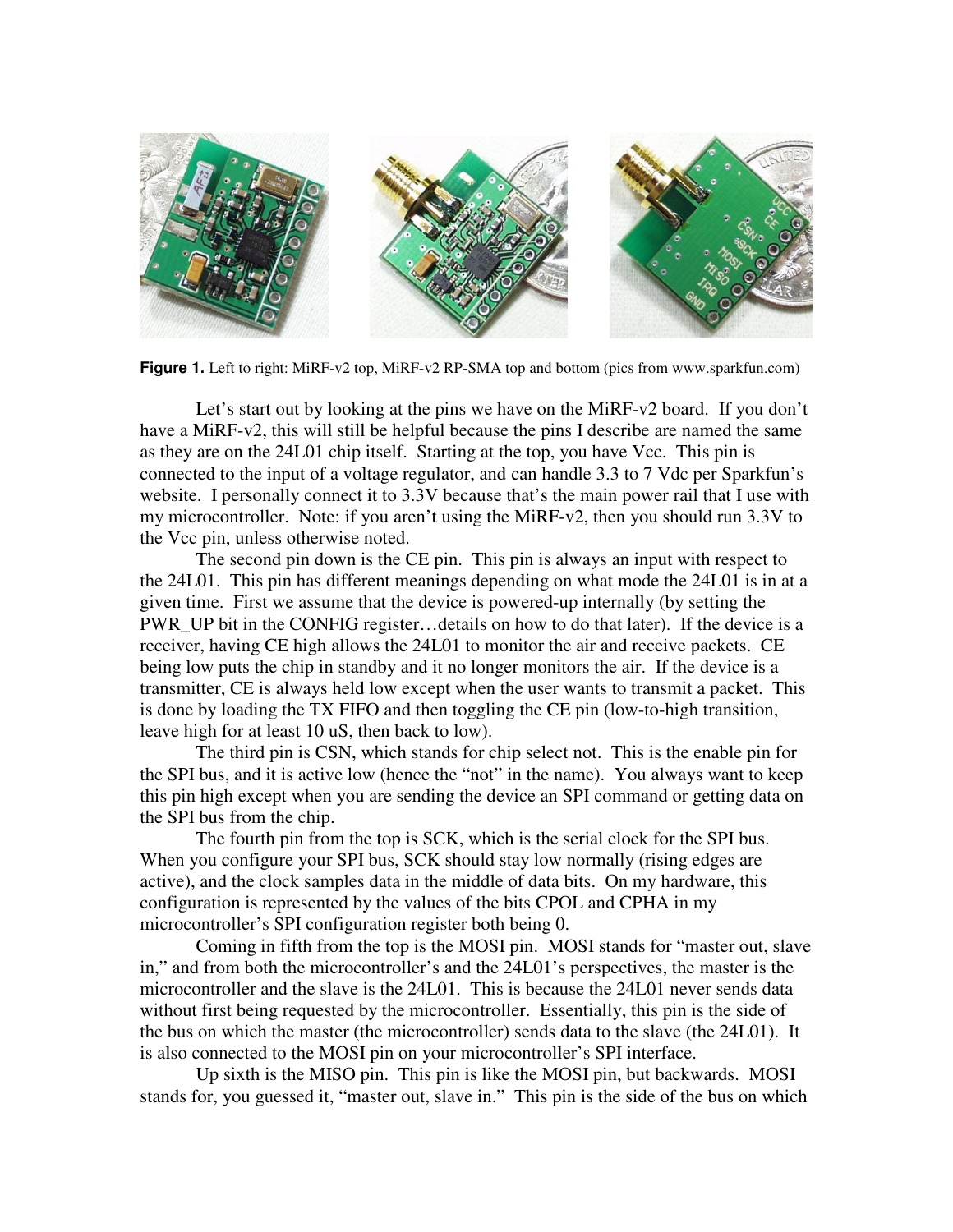the slave (the 24L01) sends data to the master (the microcontroller). As you can see, SPI is a full-duplex bus, meaning that you can send data in both ways at once, but on separate lines.

 The SPI pins are all done, so now let's get to the seventh pin from the top, the IRQ pin. This guy is basically the interrupt pin to signal your microcontroller that something interesting has happened. You can set interrupts for any combination of the following events: data received, data transmitted, and maximum number of transmit retries reached (this particular one is related to the 24L01's hardware link-layer, more on that later). If you're not using interrupts, this pin isn't required because you can poll the 24L01's STATUS register over SPI to see if any interrupt has occurred, but it's still faster (in general) to check the status of an IO pin than to send an SPI command and then wait for the response. NOTE: the IRQ pin is ACTIVE-LOW. It is normally high, but when an interrupt is asserted, the pin will go low.

 The bottom-most pin is GND, aka ground. I think we all know what goes here, so just connect it to the same ground as your microcontroller is hooked to.

### **Interfacing the nRF24L01 via SPI**

 Now that you know about the SPI interface pins and their purposes and how to connect them to your microcontroller's hardware SPI port, we can discuss the 24L01's SPI interface a little more in-depth. The SPI interface allows you to read/write registers, transmit data, receive data, and do all sorts of other things internal to the 24L01. The 24L01's predecessor, the 2401, had a one-wire interface that was rather cumbersome to interface. Thankfully for us, the guys at Nordic stepped it up on the 24L01 to a true SPI interface that is very simple to communicate with by almost any microcontroller.

 The datasheet is contradictory in terms of the maximum SPI data rate. On the p. 1, it states that the max is 8 Mbps. However, on p. 19, a max of 10 Mbps is stated. I haven't ever pushed the max to see what it really is, so I can't really state for sure which of these numbers is correct. I normally just run my SPI at 2 Mbps because it was a simple thing to start out at and I never got around to upping my SPI data rate. Generally, the only reason you would need to push the max is if you needed really huge on-air data rates.

 From what I've found, most microcontrollers that have hardware SPI ports have very similar configuration registers, as well. I have the bits CPOL and CPHA both at 0 in my microcontroller's SPI configuration register to interface to the 24L01. CSN was connected to a GPIO pin on my microcontroller since the microcontroller was acting as a master device (SSEL only works in slave mode). Also, you will want to set up your SPI for 8-bit data transfer. Finally, your SPI port should be set up as a master. Figure 2 on the following page shows the bit-wise operation for read and writes operations over SPI.

 In terms of timing, almost none of the SPI-related timing will apply unless you have an absolutely blazing fast microcontroller (as long as you don't exceed the maximum SPI data rate). Tables 9 and 10 on p. 21 of the datasheet outline the timing requirements, and most of them are below 50 ns, which is less than one instruction cycle for most of the microcontrollers hobbyists are going to use. If you are indeed using a really quick micro, you will need to consult these tables to insure that you are keeping the proper timing.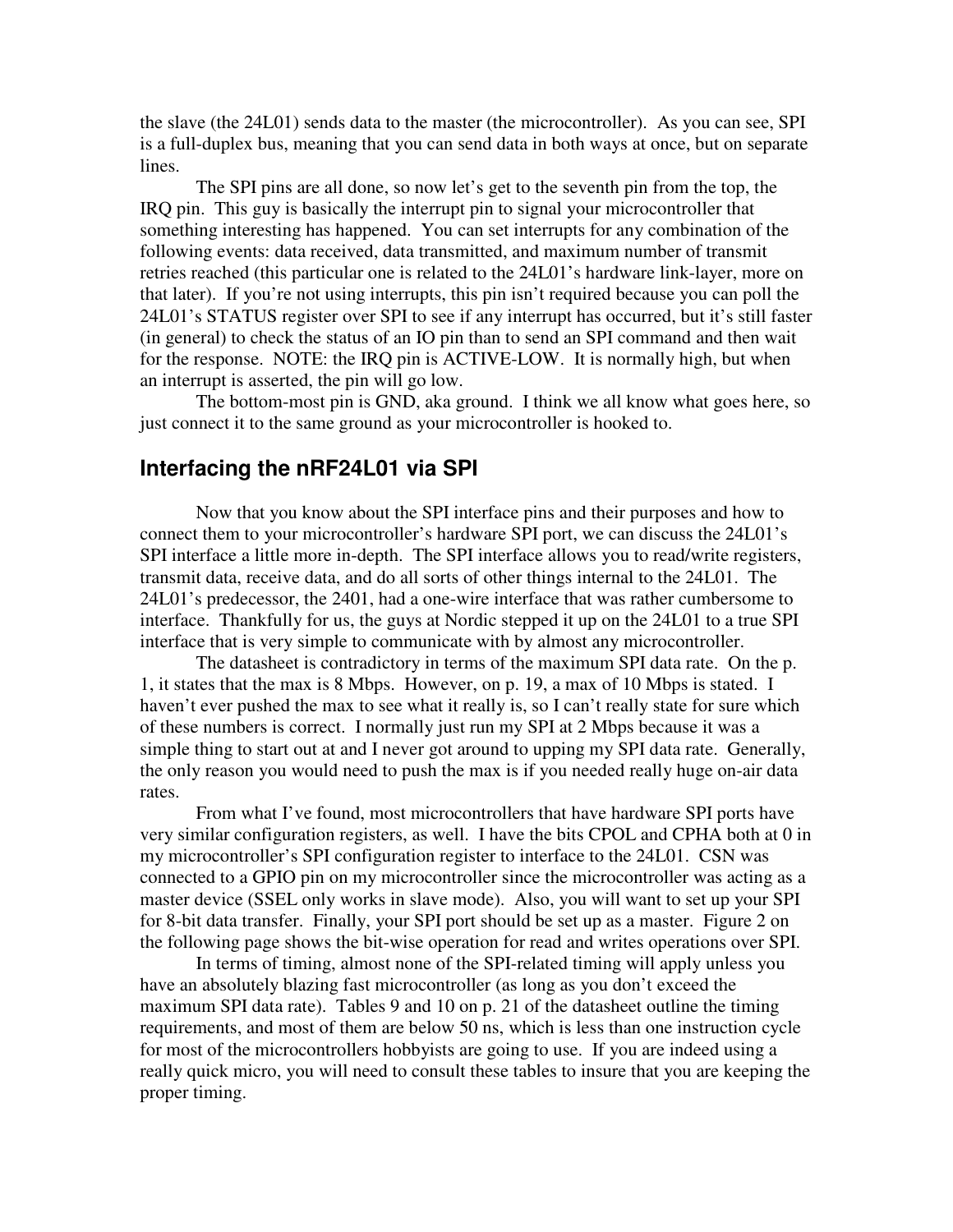

Figure 9 SPI write operation.

**Figure 2.** SPI timing for read (top) and write (bottom) SPI operations from Figures 8 & 9 in the datasheet.

If you're not using my SPI code in the tutorials to follow (basically if you're not using an LPC chip with SPI1 on it), then you will have to write your own SPI routines. You should become very intimate with your datasheet here, and I highly recommend using loopback connections to test your port. Many micros have built-in loopback functionality such that you can test the SPI internally to make sure you are sending and receiving data properly. If you get this working, try connecting your MOSI pin to your MISO pin to see if you are reading the same data you are sending (make sure nothing else is connected to either the MOSI or MISO pins during this test). If you can do this, you are well on your way to getting a working SPI link to the 24L01.

# **SPI Instruction Set Summary**

Talking to the 24L01 is very simple once you have things set up and working on your micro's SPI port. Once you get hooked up and ready to go, you're going to want to start talking to the 24L01, and I'm going to show you how to do it with the SPI instruction set. This information can be found in Table 8 on p. 19 of the datasheet, as well as in Figure 3 on the following page.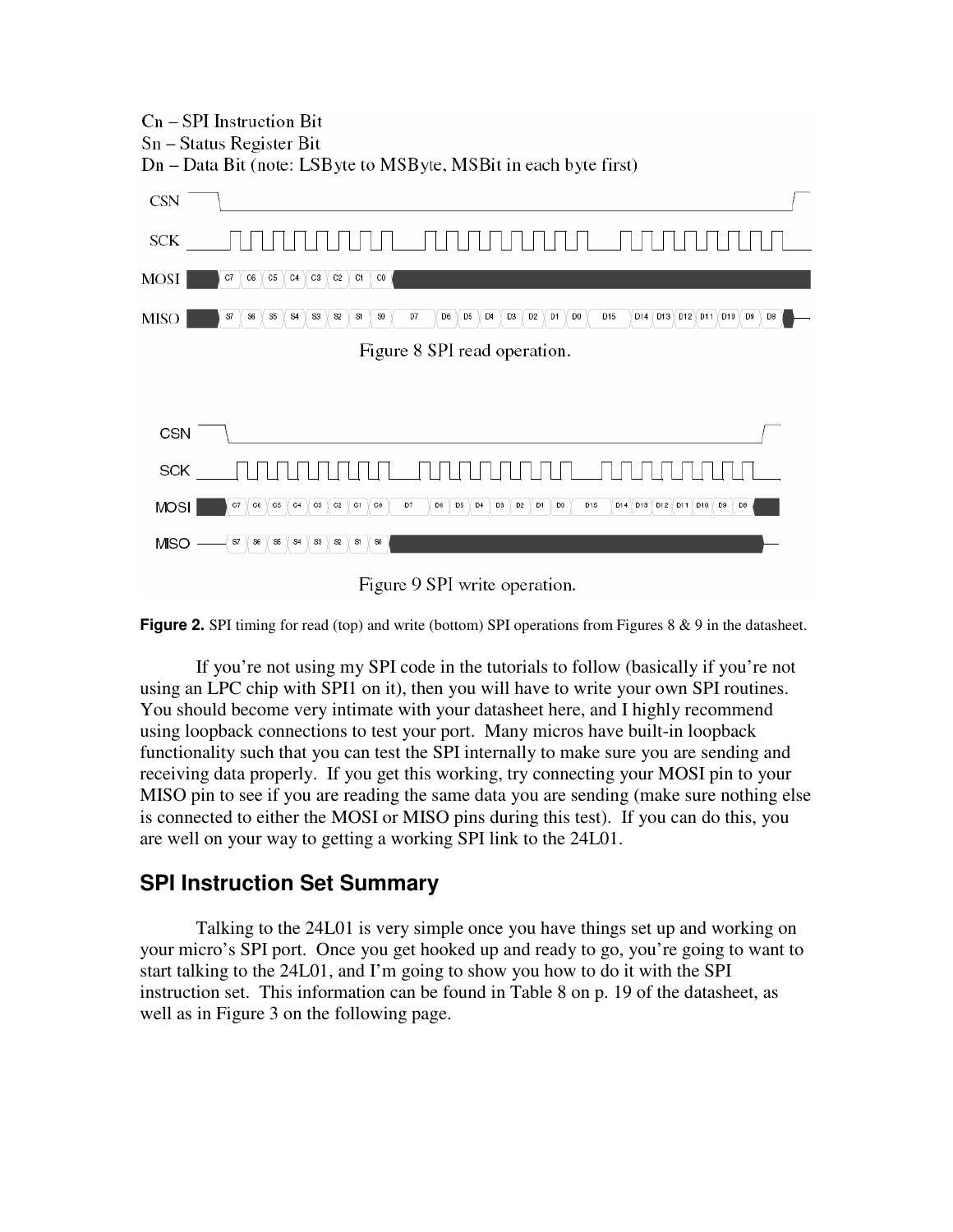| <b>Instruction Name</b> | <b>Instruction</b><br>Format<br>[binary] | # Data<br><b>Bytes</b>             | Operation                                                                                                                                                                                                                                                                       |
|-------------------------|------------------------------------------|------------------------------------|---------------------------------------------------------------------------------------------------------------------------------------------------------------------------------------------------------------------------------------------------------------------------------|
| R REGISTER              | 000A AAAA                                | $1$ to $5$<br>LSB yte first        | Read registers. $AAAAA = 5$ bit Memory Map Address                                                                                                                                                                                                                              |
| W REGISTER              | 001A AAAA                                | $1 \text{ to } 5$<br>LSB yte first | Write registers. $AAAAA = 5$ bit Memory Map Address<br>Executable in power down or standby modes only.                                                                                                                                                                          |
| R RX PAYLOAD            | 0110 0001                                | 1 to 32<br>LSB yte first           | Read RX-payload: $1 - 32$ bytes. A read operation will<br>always start at byte 0. Payload will be deleted from FIFO<br>after it is read. Used in RX mode.                                                                                                                       |
| W_TX_PAYLOAD            | 1010 0000                                | 1 to 32<br>LSB yte first           | Used in TX mode.<br>Write TX-payload: $1 - 32$ bytes. A write operation will<br>always start at byte 0.                                                                                                                                                                         |
| FLUSH TX                | 1110 0001                                | $\Omega$                           | Flush TX FIFO, used in TX mode                                                                                                                                                                                                                                                  |
| <b>FLUSH RX</b>         | 1110<br>0010                             | $\Omega$                           | Flush RX FIFO, used in RX mode<br>Should not be executed during transmission of<br>acknowledge, i.e. acknowledge package will not be<br>completed.                                                                                                                              |
| REUSE TX PL             | 1110 0011                                | $\Omega$                           | Used for a PTX device<br>Reuse last sent payload. Packets will be repeatedly resent<br>as long as CE is high.<br>TX payload reuse is active until W_TX_PAYLOAD or<br>FLUSH TX is executed. TX payload reuse must not be<br>activated or deactivated during package transmission |
| <b>NOP</b>              | 1111 1111                                | $\Omega$                           | No Operation. Might be used to read the STATUS register                                                                                                                                                                                                                         |

#### **Figure 3.** SPI instruction set from Table 8 in the nRF24L01 datasheet

In order to send data to or receive data from the SPI port on the 24L01, you have to do a few things. The CSN pin on the 24L01 must be high to start out with. Then, you bring the CSN pin low to alert the 24L01 that it is about to receive SPI data. (Note: this pin will stay low throughout the entire transaction.) Then, you will transmit the command byte of the instruction you wish to send. If you are receiving data bytes for this instruction, you must then send one byte to the 24L01 for every one byte that you wish to get out of the 24L01. If you are just sending the 24L01 data, you simply send your data bytes and generally don't worry about what it sends back to you. When receiving data from the 24L01, it makes absolutely no difference what is contained in the data bytes you send after the command byte, just so long as you send the correct number of them. Once you have transmitted and/or read all of the bytes that you need, you bring CSN back high. Finally, you can process this data in your micro at will.

As an example, let's say you are going to execute the R\_REGISTER instruction on TX\_ADDR register, which will read the contents of the TX address register out of the 24L01 and into your micro (more on the instruction set next). The TX\_ADDR register is 5 bytes wide, and we'll assume that you are using 5-byte addresses.

First, you would bring CSN low and then send the command byte '00010000' to the 24L01. This instructs the 24L01 that you want to read register 0x10, which is the TX\_ADDR register. Then you would send five dummy data bytes (it makes absolutely no difference what the data bytes contain), and the 24L01 will send back to you the contents of the TX ADDR register. Finally, you would bring the CSN pin back high.

All totaled, you will receive six bytes. When you send any command byte, the 24L01 always returns to you the STATUS register. After that, you will have received the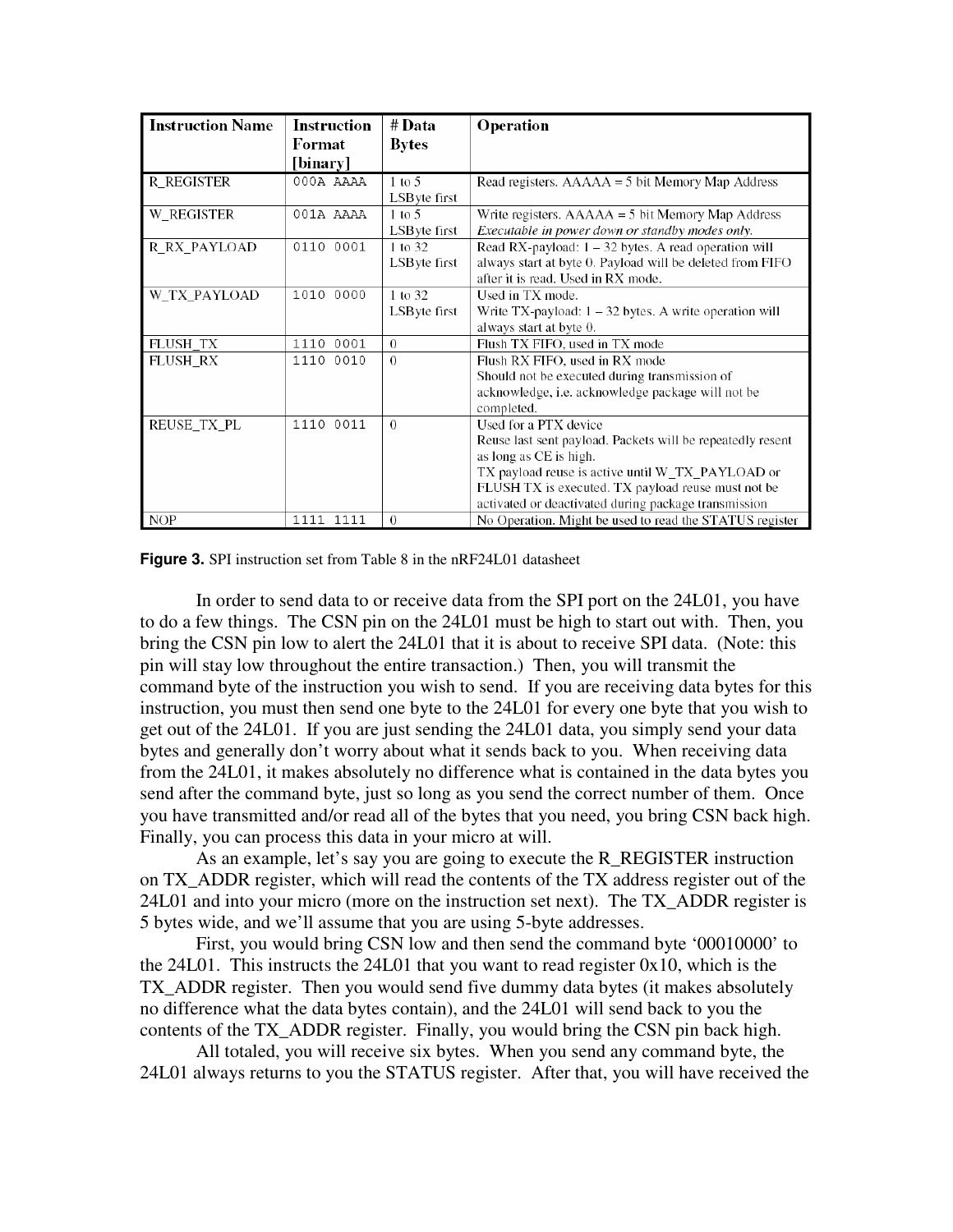five bytes that are contained in the TX\_ADDR register. Note: I will be describing the registers in the next section, so don't worry if you don't know them that well yet.

Now that you know the format of sending instructions to the 24L01, I will describe the actual instruction set. First off is the R\_REGISTER instruction. This instruction allows you to read any of the registers within the 24L01. It has the binary format of '000AAAAA', where 'AAAAA' is the address of the register that you want to read. This can be in the range of 0x00 to 0x17, or '00000' to '10111' in binary (these are given in Table 11 of the datasheet). Conveniently for you, I have included defines for both the register addresses and the instruction set binary formats in the header file for my library, so you don't have to worry about the hex values. You will be sending one to five data bytes for this command, depending on what register you're reading (the address registers can up to five bytes, but all the other registers are one byte).

Next is the W\_REGISTER instruction, which allows you to write most any of the registers in the 24L01. It is very similar in format to the R\_REGISTER instruction, with a binary format of '001AAAAA', where 'AAAAA' is the address of the register you want to write. Once you send the instruction byte, you will once again send one to five data bytes, depending on the register you're writing to, with the same rules for the registers as in the R\_REGISTER.

Now for the first of the two "big-money" operations – R\_RX\_PAYLOAD. This operation allows you to read the contents of the RX FIFO if you have received a packet (when you are in RX mode), which is generally signaled by the RX\_DR interrupt. Using this operation is a little more involved than the others, because it requires you to also use CE.

When you are receiving packets, CE is held high. Once you have received a packet you MUST bring CE low to disable the receiver, and then you execute the R\_RX\_PAYLOAD operation. You send the command byte (0x61), and then send the same amount of dummy bytes as your payload width is for the pipe you received data on. The 24L01 will automatically delete the payload that you read out from the top of the FIFO. If there are more payloads in the FIFO (the device can hold 3 payloads in the RX FIFO – see the "FIFO Info" section for more details), then you should continue reading them out until they are all read. At this point, you would clear the RX\_DR interrupt, bring CE high again to monitor for packets, and then process the data you received.

The second of the "big-money" operations is W\_TX\_PAYLOAD. This guy is used when you are in TX mode and wish to send a packet. In normal TX operation, the CE pin is held low. You first send the command byte  $(0xA0)$ , and then the payload. The number of payload bytes you send MUST match the payload length of the receiver you are sending the payload to.

Once you load the packet, you toggle the CE pin to send the packet on its way (keeping it high for at least 10 us). If the packet was sent, the TX\_DS interrupt will occur. This is to signal to you that the 24L01 has successfully sent your packet. If you had auto-ack enabled on this pipe, the TX\_DS flag will only be set if the packet actually gets through. If the maximum amount of retries is hit, then the MAX\_RT interrupt will become active. At this point, you should clear the interrupts and continue based on which interrupt was asserted. Also remember that, like the RX FIFO, the TX FIFO is three levels deep. This means that you can load up to three packets into the 24L01's TX FIFO before you do the CE toggle to send them on their way.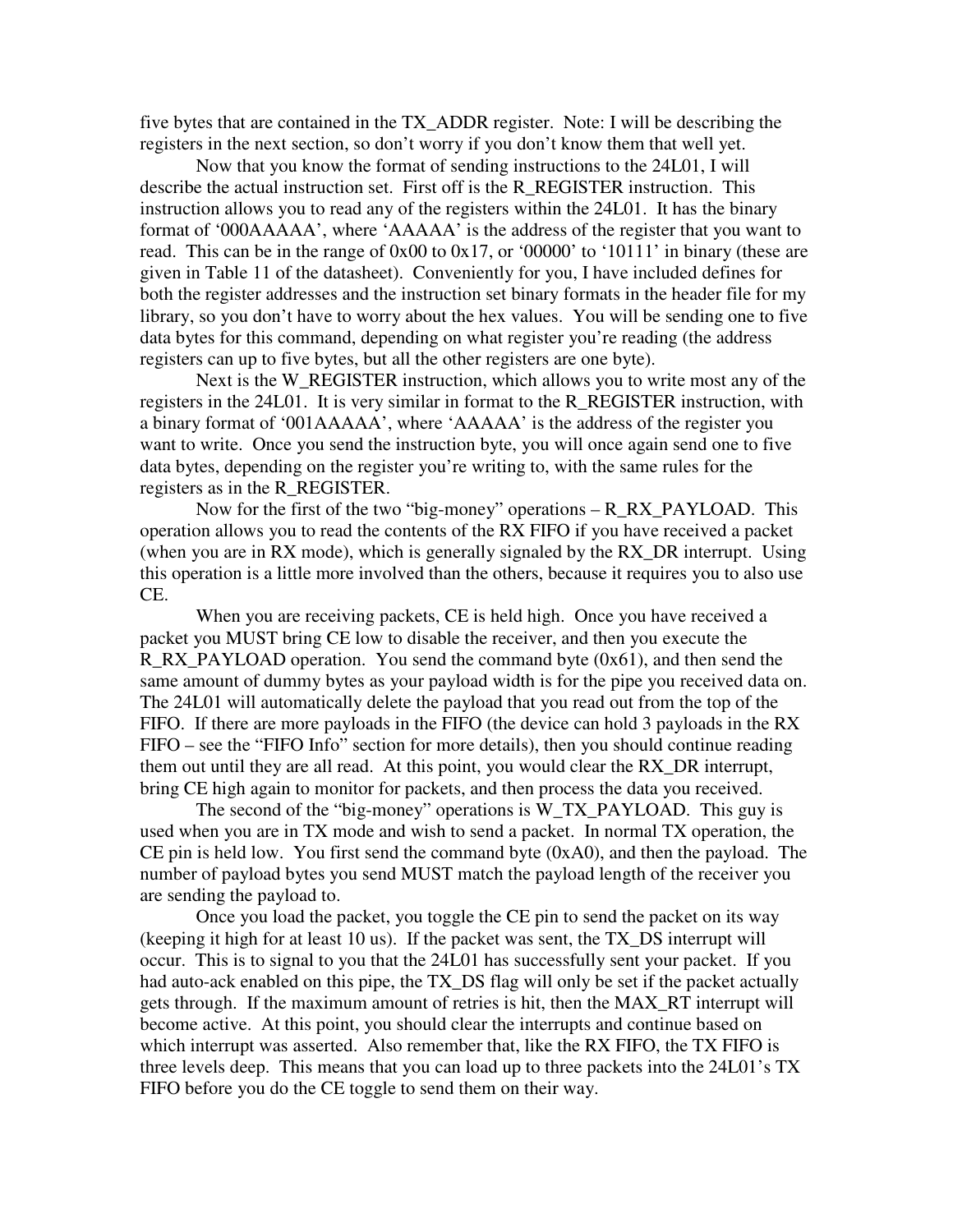The FLUSH TX and FLUSH RX operations (opcodes 0xE1 and 0xE2, respectively) are used to clear out any data in the TX and RX FIFOs, respectively. This can be useful if you should happen to receive a packet that you know is not valid without even checking it (like during setup, etc.). These operations have no data bytes.

An operation that I have never found a real use for is REUSE TX PL. This allows you to constantly send a packet as long as CE is held high for a TX device (the status of this operation is reflected in the TX\_REUSE field of the FIFO\_STATUS register). The opcodes for this guy is 0xE3 and it has no data bytes. If you should decide to execute this operation, you can stop it temporarily by bringing CE low. To stop it permanently, you can stop it by issuing either the W\_TX\_PAYLOAD operation or the FLUSH\_TX operation. You should be sure to not execute this instruction while the 24L01 is sending a packet though, because it could cause strange stuff to happen.

The final instruction the 24L01 knows is the NOP. It has an opcode of 0xFF and no data bytes. The only real use for this operation is to read the STATUS register quickly, but this does indeed come in handy, especially if you're not using the IRQ pin.

# **A Quick Overview of the nRF24L01's Internal Registers**

 Below you can find descriptions of each register, as well as the information from the datasheet for the register below the description. I will point out some important points to each register and potential pitfalls that I have run into. Oh, and also remember that the addresses of the registers are in HEX, not in decimal

 The first register (well, the zeroth technically, but I digress) is the CONFIG register. It is the most important register as far as getting the 24L01 to do something goes. This register contains the PWR\_UP bit, which MUST be set in order to make the device do anything. Therefore, if you want to get the 24L01 talking, you have to write to this register at least once. Also important in this register is PRIM\_RX bit, which, if set, makes the device a receiver, and if cleared, makes the device a transmitter. You configure your interrupts here as well, and you also set up your CRC scheme. I personally recommend a 2-byte CRC, but it depends a lot on how much data rate you need. The register description can be found on the following page in Figure 4.

The next register is EN\_AA, or the enable auto-ack register. This register allows you to enable or disable auto-acknowledgements on a per-pipe basis. If you are at all familiar with TCP, you know what acknowledgements are. Essentially, the transmitting 24L01 will send a packet and then switch momentarily for a receiver. If the receiving 24L01 gets the packet, it will send back an acknowledgement. If the transmitting 24L01 gets the acknowledgement, it changes back to a transmitter and all is happy. If the transmitting 24L01 doesn't get the acknowledgement back in the specified window, it sends the packet again and waits for an ack. It will do this the number of times allowed in the SETUP\_RETR register for the pipe being used, and then if no acknowledgement is received it will assert the MAX\_RT interrupt. This is an extremely useful feature and I would recommend using it if possible. One caveat is that you must have the receive address of pipe 0 be the same as the transmit address if you have auto-ack enabled on the pipe you're sending data to/from (see p.14 of the datasheet). The register description can be found on the following page in Figure 5.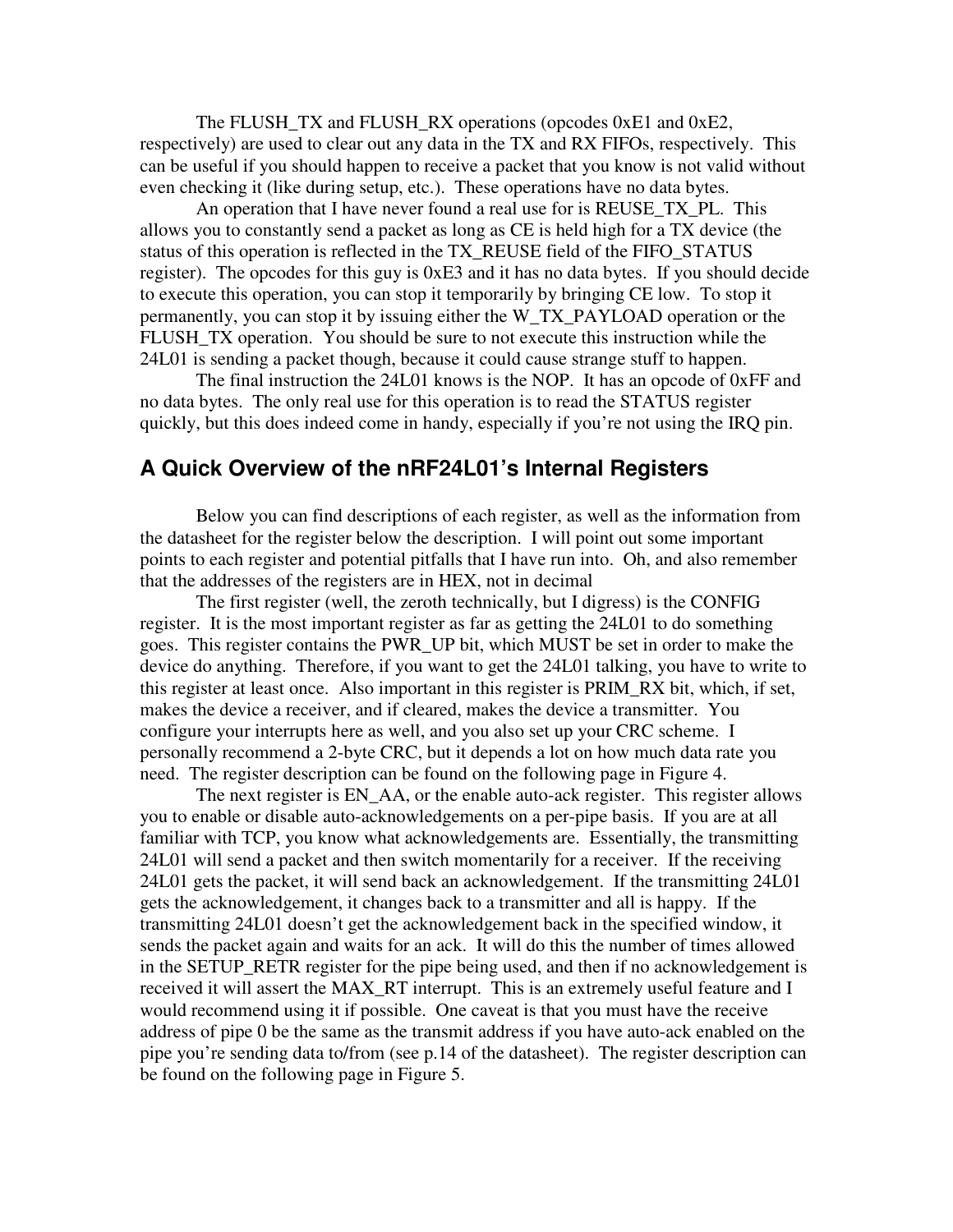| <b>Address</b><br>(Hex) | <b>Mnemonic</b>    | <b>Bit</b>     | <b>Reset</b><br><b>Value</b> | <b>Type</b> | Description                               |
|-------------------------|--------------------|----------------|------------------------------|-------------|-------------------------------------------|
|                         |                    |                |                              |             |                                           |
| $00\,$                  | <b>CONFIG</b>      |                |                              |             | Configuration Register                    |
|                         | Reserved           | 7              | $\Omega$                     | R/W         | Only '0' allowed                          |
|                         | MASK_RX_DR         | 6              | $\theta$                     | R/W         | Mask interrupt caused by RX_DR            |
|                         |                    |                |                              |             | 1: Interrupt not reflected on the IRQ pin |
|                         |                    |                |                              |             | 0: Reflect RX_DR as active low interrupt  |
|                         |                    |                |                              |             | on the IRQ pin                            |
|                         | <b>MASK_TX_DS</b>  | 5              | $\Omega$                     | R/W         | Mask interrupt caused by TX_DS            |
|                         |                    |                |                              |             | 1: Interrupt not reflected on the IRQ pin |
|                         |                    |                |                              |             | 0: Reflect TX_DS as active low interrupt  |
|                         |                    |                |                              |             | on the IRQ pin                            |
|                         | <b>MASK_MAX_RT</b> | 4              | $\theta$                     | R/W         | Mask interrupt caused by MAX_RT           |
|                         |                    |                |                              |             | 1: Interrupt not reflected on the IRQ pin |
|                         |                    |                |                              |             | 0: Reflect MAX_RT as active low           |
|                         |                    |                |                              |             | interrupt on the IRQ pin                  |
|                         | EN_CRC             | 3              |                              | R/W         | Enable CRC. Forced high if one of the     |
|                         |                    |                |                              |             | bits in the EN_AA is high                 |
|                         | <b>CRCO</b>        | 2              | $\theta$                     | R/W         | CRC encoding scheme                       |
|                         |                    |                |                              |             | $0'$ - 1 byte                             |
|                         |                    |                |                              |             | $'1'$ – 2 bytes                           |
|                         | PWR_UP             |                | $\boldsymbol{0}$             | R/W         | 1: POWER UP, 0:POWER DOWN                 |
|                         | PRIM_RX            | $\overline{0}$ | $\theta$                     | R/W         | 1: PRX, 0: PTX                            |

**Figure 4.** CONFIG register

| -01 | EN AA<br>Enhanced<br>ShockBurst <sup>TM</sup> |     |    |     | Enable 'Auto Acknowledgment' Function<br>Disable this functionality to be<br>compatible with nRF2401, see page 26 |
|-----|-----------------------------------------------|-----|----|-----|-------------------------------------------------------------------------------------------------------------------|
|     | Reserved                                      | 7:6 | 00 | R/W | Only '00' allowed                                                                                                 |
|     | ENAA_P5                                       |     |    | R/W | Enable auto ack. data pipe 5                                                                                      |
|     | ENAA P4                                       | 4   |    | R/W | Enable auto ack. data pipe 4                                                                                      |
|     | ENAA P3                                       |     |    | R/W | Enable auto ack. data pipe 3                                                                                      |
|     | ENAA_P2                                       |     |    | R/W | Enable auto ack. data pipe 2                                                                                      |
|     | ENAA_P1                                       |     |    | R/W | Enable auto ack. data pipe 1                                                                                      |
|     | ENAA_P0                                       |     |    | R/W | Enable auto ack. data pipe 0                                                                                      |

**Figure 5.** EN\_AA register

 Register 0x02 is EN\_RXADDR. This register is very cut-and-dried: write a 1 to the bit for any pipe you want to enable, and a 0 to disable the pipe.

| 02 | EN_RXADDR |     |    |     | <b>Enabled RX Addresses</b> |
|----|-----------|-----|----|-----|-----------------------------|
|    | Reserved  | 7:6 | 00 | R/W | Only '00' allowed           |
|    | ERX P5    |     | 0  | R/W | Enable data pipe 5.         |
|    | ERX P4    |     |    | R/W | Enable data pipe 4.         |
|    | ERX P3    |     |    | R/W | Enable data pipe 3.         |
|    | ERX P2    |     |    | R/W | Enable data pipe 2.         |
|    | ERX P1    |     |    | R/W | Enable data pipe 1.         |
|    | ERX _P0   |     |    | R/W | Enable data pipe 0.         |

**Figure 6.** EN\_RXADDR register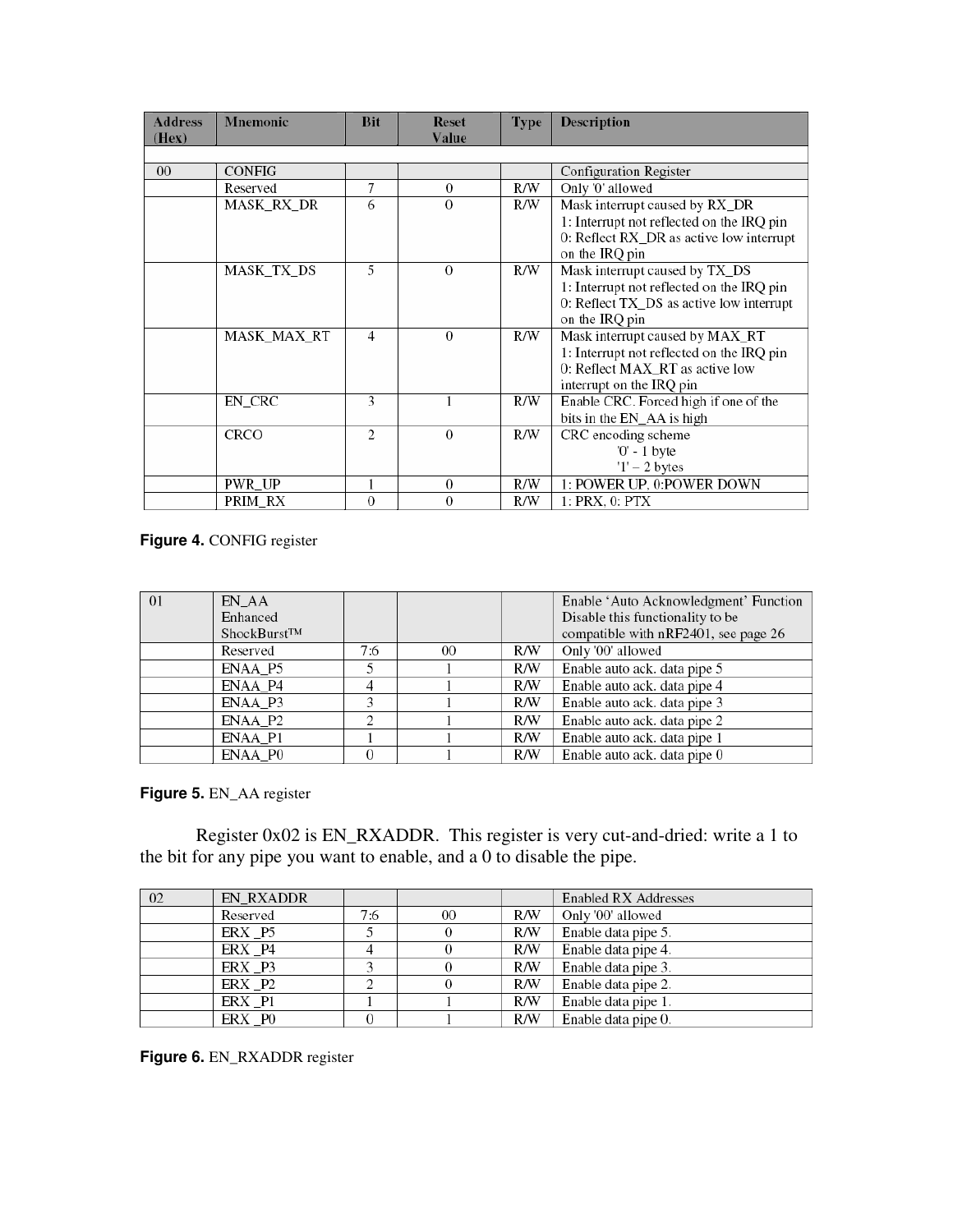Up next is SETUP\_AW. Here is where you set your address width (this MUST match for both the transmitter and receiver). I personally recommend 5 address bytes unless you absolutely need the bandwidth, because the more address bytes (and CRC bytes) you have, the fewer miscellaneous packets you'll receive. This is especially good if you happen to have your 24L01's close to other devices that might operate in the 2.4 GHz range (wireless routers, etc.).

| -03 | <b>SETUP AW</b> |     |        |     | Setup of Address Widths<br>(common for all data pipes) |
|-----|-----------------|-----|--------|-----|--------------------------------------------------------|
|     | Reserved        | 7:2 | 000000 | R/W | Only '000000' allowed                                  |
|     | AW              | 1:0 | 11     | R/W | RX/TX Address field width                              |
|     |                 |     |        |     | '00' - Illegal                                         |
|     |                 |     |        |     | $01'$ - 3 bytes                                        |
|     |                 |     |        |     | $'10'$ - 4 bytes                                       |
|     |                 |     |        |     | $11' - 5$ bytes                                        |
|     |                 |     |        |     | LSByte will be used if address width                   |
|     |                 |     |        |     | below 5 bytes                                          |

### **Figure 7. SETUP AW register**

 The aforementioned SETUP\_RETR register is the next register. This register allows you to set how many retries you will use (common to all pipes) if you have EN AA enabled on a pipe you're sending/receiving data from in the ARC field. The default value is 3 and this may or may not work depending on your application. The ARD field allows you to change the time delay that a retransmit waits. I would personally leave it at the default, but feel free to experiment based upon your situation.

| $\sqrt{04}$ | <b>SETUP_RETR</b> |     |      |     | Setup of Automatic Retransmission                                                                                                                                                                                      |
|-------------|-------------------|-----|------|-----|------------------------------------------------------------------------------------------------------------------------------------------------------------------------------------------------------------------------|
|             | <b>ARD</b>        | 7:4 | 0000 | R/W | Auto Re-transmit Delay<br>'0000' - Wait 250+86uS<br>'0001' – Wait 500+86uS<br>$0010' - Wait$ 750+86uS<br>$1111' - Wait 4000 + 86uS$<br>(Delay defined from end of transmission)<br>to start of next transmission) $14$ |
|             | ARC               | 3:0 | 0011 | R/W | Auto Retransmit Count<br>'0000' -Re-Transmit disabled<br>$0001'$ – Up to 1 Re-Transmit<br>on fail of AA<br>$1111'$ – Up to 15 Re-Transmit<br>on fail of AA                                                             |

### **Figure 8.** SETUP\_RETR register

 Register 0x05 is the RF\_CH register, which allows you to set your RF channel (I'm sure you couldn't have figured that out without me telling). The register allows you to set the channel from 0 to 127, and each channel has a separation of 1 MHz (typically). One caveat is to watch out for the ISM band guidelines of the country in which you are operating your 24L01. The FCC in the US only allows you to go from 2.4 to 2.4835 GHz in the ISM band, which gives you 835 MHz or the first 84 channels to use (read channels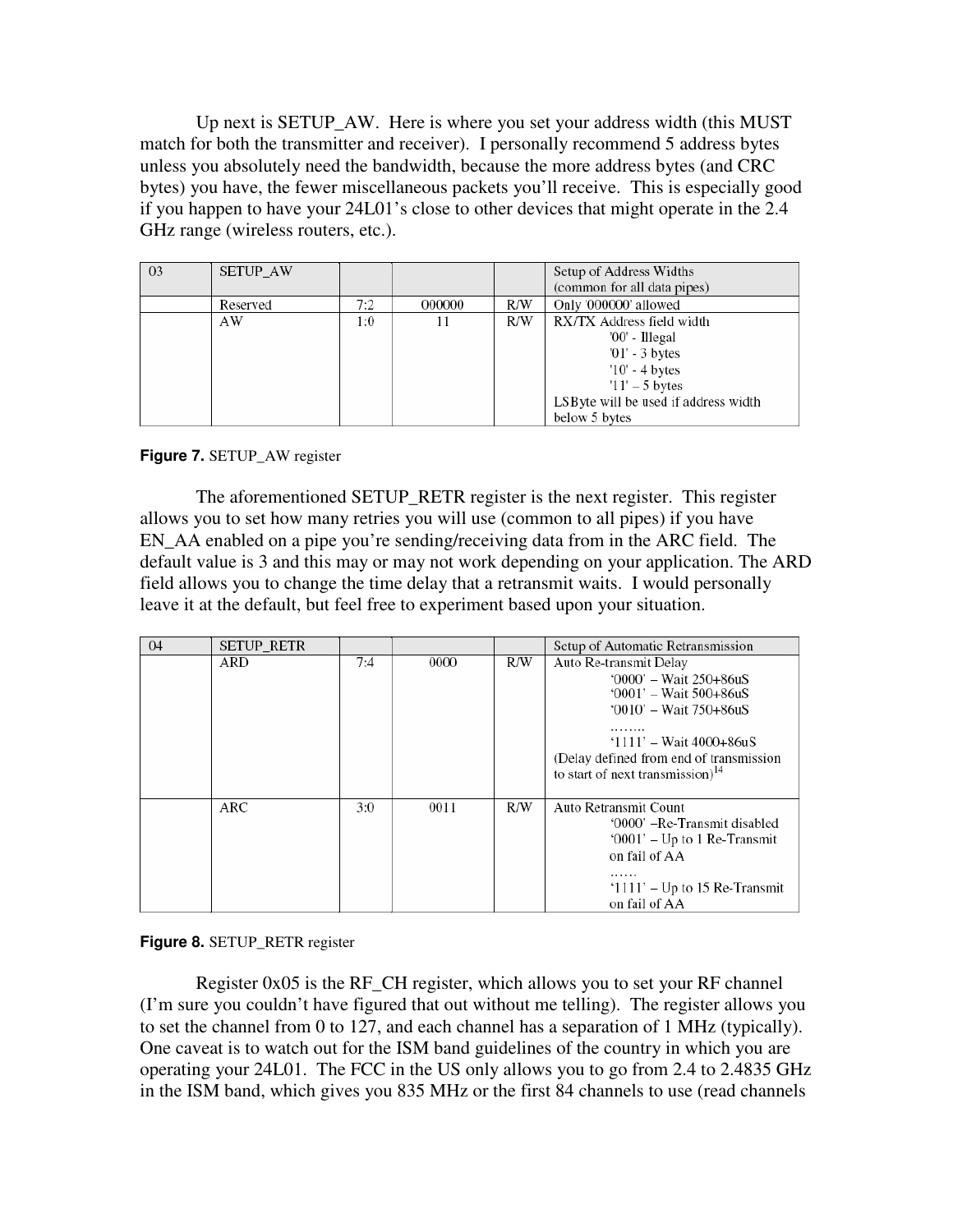0 to 83). Any channel higher than 83 is off limits in the states, so stay away from that frequency range if you want to avoid potential trouble with Uncle Sam and the FCC.

| - 05 | RF CH    |     |         |     | RF Channel                          |
|------|----------|-----|---------|-----|-------------------------------------|
|      | Reserved |     |         | R/W | Only '0' allowed                    |
|      | RF CH    | 6:0 | 0000010 | R/W | Sets the frequency channel nRF24L01 |
|      |          |     |         |     | operates on                         |

**Figure 9.** RF\_CH register

 The next register is the RF\_SETUP register. This guy contains all the necessary parameters (besides the channel number) to set up the RF section of the 24L01. Be sure to leave PLL\_LOCK and LNA\_HCURR at their defaults at all times because changing them could cause stuff to go weird. The RF\_DR field allows you to change your data rate, and I would recommend using 2 Mbps as long as you have a decent quality link. Going to 1 Mbps will allow you to get better range and a larger percentage of packets though, with the obvious tradeoff of lower bandwidth. You can also change the RF power level using the RF\_PWR field. I would recommend leaving it at its highest value of binary 11, which is also the default. You can lower this if you need to save power and/or have devices really close together.

| 06 | <b>RF_SETUP</b> |          |     |     | RF Setup Register                        |
|----|-----------------|----------|-----|-----|------------------------------------------|
|    | Reserved        | 7:5      | 000 | R/W | Only '000' allowed                       |
|    | PLL_LOCK        | 4        | 0   | R/W | Force PLL lock signal. Only used in test |
|    | RF DR           | 3        |     | R/W | Data Rate                                |
|    |                 |          |     |     | $0' - 1$ Mbps                            |
|    |                 |          |     |     | $1' - 2$ Mbps                            |
|    | RF PWR          | 2:1      | 11  | R/W | Set RF output power in TX mode           |
|    |                 |          |     |     | $00' - -18$ dBm                          |
|    |                 |          |     |     | $01' - -12$ dBm                          |
|    |                 |          |     |     | $10' - -6$ dBm                           |
|    |                 |          |     |     | $11' - 0$ dBm                            |
|    | LNA HCURR       | $\Omega$ |     | R/W | Setup LNA gain                           |

#### **Figure 10.** RF\_SETUP register

 Your new best friend is up next – the STATUS register. This is the guy you will interface with most when you're using the chip (other than the TX/RX FIFOs – more on them later). When the IRQ pin is asserted (goes low), this is the register you check to see what has happened. It tells you the interrupts that are currently asserted, the data pipe for a payload that has been received for a receiver  $(RX_P_NO$  field), and if the TX FIFO is full for a transmitter (TX\_FULL field). If you aren't using the IRQ pin, this is the register you poll to see if anything has happened. When an interrupt is asserted, you MUST write a 1 to the proper bit in this register to clear it. The register description can be found on the following page in Figure 11.

 The OBSERVE\_TX register is a bit complicated to describe. The PLOS\_CNT field describes how many packets have been lost since the last reset. This means that for all the channels that have or have had auto-ack enabled, if a packet has been retransmitted the maximum number of retries without success, this field increments. It is limited to 15 however. You reset this counter by making a write to RF CH. I would presume they did it this way to tell you that you should change the RF channel because you are in an area that is not giving you good quality. The other field in this register is ARC\_CNT, and this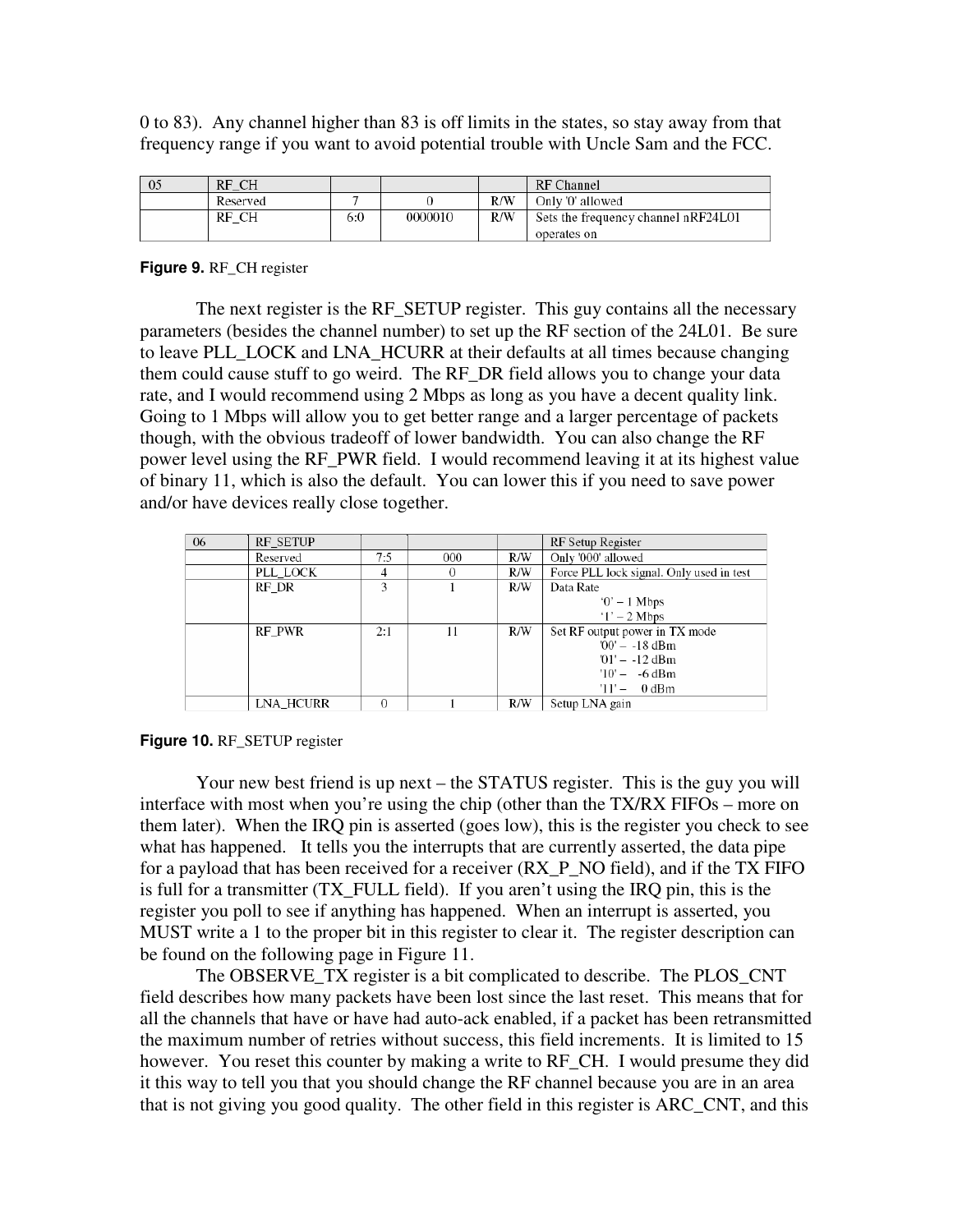is basically the number of resent packets for a given data payload. It resets itself when a new packet is transmitted.

| 07 | <b>STATUS</b> |          |          |     | Status Register (In parallel to the SPI       |
|----|---------------|----------|----------|-----|-----------------------------------------------|
|    |               |          |          |     | instruction word applied on the MOSI          |
|    |               |          |          |     | pin, the STATUS register is shifted           |
|    |               |          |          |     | serially out on the MISO pin)                 |
|    | Reserved      | 7        | $\Omega$ | R/W | Only '0' allowed                              |
|    | RX DR         | 6        | $\theta$ | R/W | Data Ready RX FIFO interrupt. Set high        |
|    |               |          |          |     | when new data arrives RX FIFO <sup>15</sup> . |
|    |               |          |          |     | Write 1 to clear bit.                         |
|    | TX DS         | 5        | $\Omega$ | R/W | Data Sent TX FIFO interrupt. Set high         |
|    |               |          |          |     | when packet sent on TX. If AUTO_ACK           |
|    |               |          |          |     | is activated, this bit will be set high only  |
|    |               |          |          |     | when ACK is received.                         |
|    |               |          |          |     | Write 1 to clear bit.                         |
|    | MAX RT        | 4        | $\Omega$ | R/W | Maximum number of TX retries interrupt        |
|    |               |          |          |     | Write 1 to clear bit. If MAX RT is            |
|    |               |          |          |     | set it must be cleared to enable              |
|    |               |          |          |     | further communication.                        |
|    | RX P NO       | 3:1      | 111      | R   | Data pipe number for the payload              |
|    |               |          |          |     | available for reading from RX_FIFO            |
|    |               |          |          |     | 000-101: Data Pipe Number                     |
|    |               |          |          |     | 110: Not Used                                 |
|    |               |          |          |     | 111: RX FIFO Empty                            |
|    | TX FULL       | $\Omega$ | $\Omega$ | R   | TX FIFO full flag. 1: TX FIFO full. 0:        |
|    |               |          |          |     | Available locations in TX FIFO.               |

**Figure 11.** STATUS register

| 08 | <b>OBSERVE_TX</b> |     |  | Transmit observe register                                                                                                                        |
|----|-------------------|-----|--|--------------------------------------------------------------------------------------------------------------------------------------------------|
|    | PLOS CNT          | 7:4 |  | Count lost packets. The counter is<br>overflow protected to 15, and discontinue<br>at max until reset. The counter is reset by                   |
|    | ARC CNT           | 3:0 |  | writing to RF_CH. See page 14 and 17.<br>Count resent packets. The counter is reset<br>when transmission of a new packet starts.<br>See page 14. |

### **Figure 12. OBSERVE\_TX register**

 Register 0x09 is the CD register. This register essentially monitors the air to see if there is anything broadcasting in your RF channel. Its value is 0 if nothing is detected and 1 if there is something going on. I can honestly say I've never used it, but it would probably be useful for situations where you have multiple 24L01s that are trying to transmit at the same time (mesh networks that aren't master/slave-based, for example). One thing to note with this function that is stated in the datasheet is that the 24L01 has to see an in-band signal for at least 128 uS before it will set up the value in the CD register.

| 09 | $\sqrt{\Gamma}$<br>∪∪ |   |        |                              |
|----|-----------------------|---|--------|------------------------------|
|    | Reserved              | . | 00000C |                              |
|    | σт<br>∪               |   |        | Carrier Detect. See page 17. |

**Figure 13.** OBSERVE\_TX register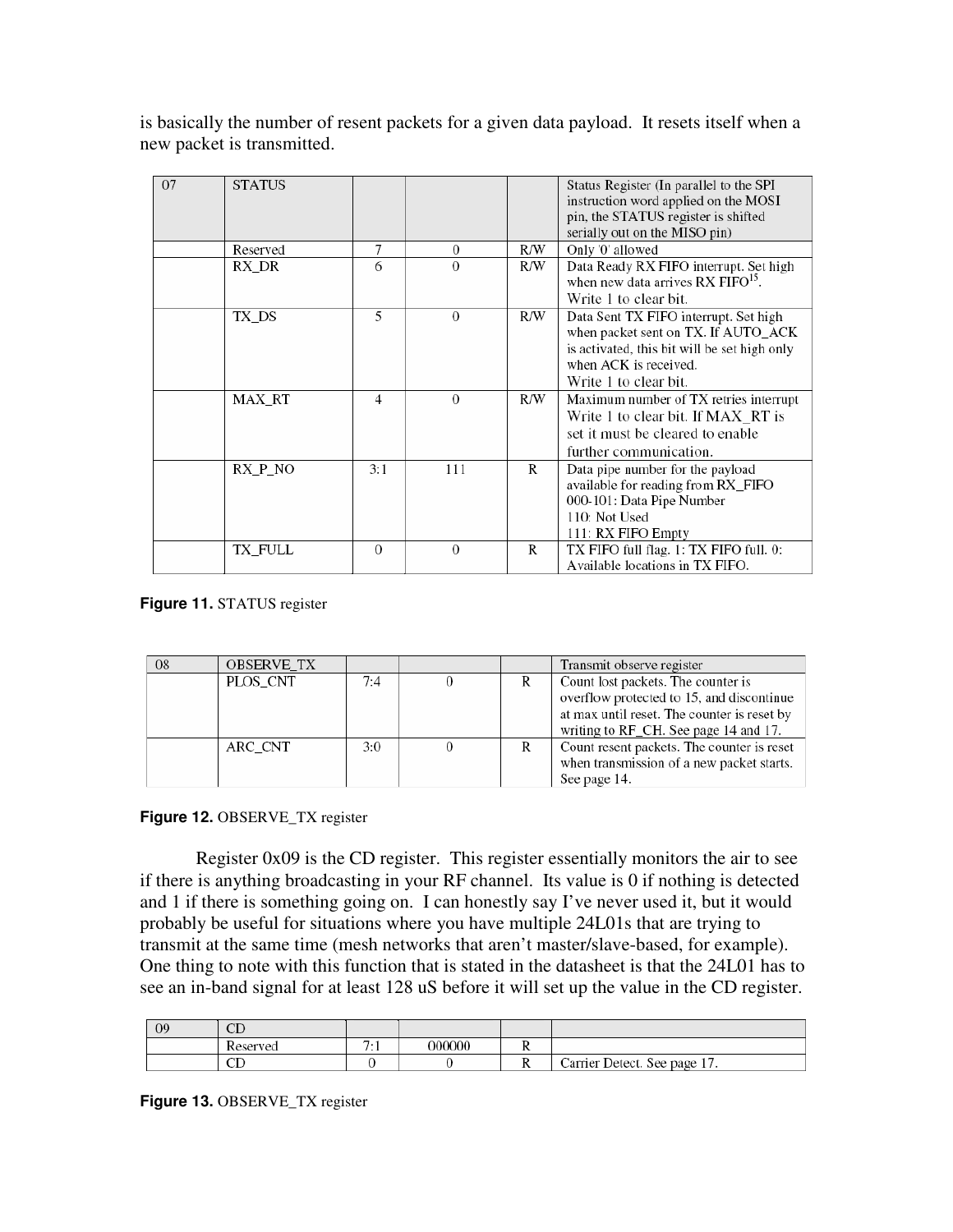Registers 0x0A to 0x0F are the receive addresses for each of the data pipes. There isn't really much I can say here since it's pretty self-explanatory

| 0A             | RX ADDR P0 | 39:0 | 0xE7E7E7E7E7 | R/W | Receive address data pipe 0. 5 Bytes      |
|----------------|------------|------|--------------|-----|-------------------------------------------|
|                |            |      |              |     | maximum length. (LSByte is written first. |
|                |            |      |              |     | Write the number of bytes defined by      |
|                |            |      |              |     | SETUP AW)                                 |
| 0 <sub>B</sub> | RX ADDR P1 | 39:0 | 0xC2C2C2C2C2 | R/W | Receive address data pipe 1.5 Bytes       |
|                |            |      |              |     | maximum length. (LSByte is written first. |
|                |            |      |              |     | Write the number of bytes defined by      |
|                |            |      |              |     | SETUP AW)                                 |
| 0 <sup>C</sup> | RX ADDR P2 | 7:0  | 0xC3         | R/W | Receive address data pipe 2. Only LSB.    |
|                |            |      |              |     | MSBytes will be equal to                  |
|                |            |      |              |     | RX_ADDR_P1[39:8]                          |
| OD             | RX ADDR P3 | 7:0  | 0xC4         | R/W | Receive address data pipe 3. Only LSB.    |
|                |            |      |              |     | MSBytes will be equal to                  |
|                |            |      |              |     | RX ADDR P1[39:8]                          |
| 0E             | RX ADDR P4 | 7:0  | 0xC5         | R/W | Receive address data pipe 4. Only LSB.    |
|                |            |      |              |     | MSBytes will be equal to                  |
|                |            |      |              |     | RX_ADDR_P1[39:8]                          |
| 0F             | RX ADDR P5 | 7:0  | 0xC6         | R/W | Receive address data pipe 5. Only LSB.    |
|                |            |      |              |     | MSBytes will be equal to                  |
|                |            |      |              |     | RX_ADDR_P1[39:8]                          |

**Figure 14.** RX\_ADDR registers

 The TX\_ADDR register is next. Like the RX\_ADDR registers, this is pretty common sense.

| 10 | TX ADDR | 39:0 | 0xE7E7E7E7E7 | R/W | Transmit address. Used for a PTX device       |
|----|---------|------|--------------|-----|-----------------------------------------------|
|    |         |      |              |     | only. (LSByte is written first)               |
|    |         |      |              |     | Set RX_ADDR_P0 equal to this address          |
|    |         |      |              |     | to handle automatic acknowledge if this is    |
|    |         |      |              |     | a PTX device with Enhanced                    |
|    |         |      |              |     | ShockBurst <sup>™</sup> enabled. See page 14. |

**Figure 15.** TX\_ADDR register

Registers 0x11 through 0x16 are the data payload widths for each data pipe. Remember that you MUST write something other than 0 to any pipe that you want to enable. As you can see in the datasheet, all of the defaults are 0. Therefore, the link won't work for a particular pipe if you don't increase the size of the data payload for that pipe (assuming you also have the pipe enabled in the EN\_RXADDR register). The register description for pipe 0 can be found in Figure 16 (all other pipes are identical).

| RX PW P0 |     |    |     |                                       |
|----------|-----|----|-----|---------------------------------------|
| Reserved | 7:6 | 00 | R/W | Only '00' allowed                     |
| RX PW P0 | 5:0 | 0  | R/W | Number of bytes in RX payload in data |
|          |     |    |     | pipe $0$ (1 to 32 bytes).             |
|          |     |    |     | 0 Pipe not used                       |
|          |     |    |     | $1 = 1$ byte                          |
|          |     |    |     | $\cdots$                              |
|          |     |    |     | $32 = 32$ bytes                       |

**Figure 16.** RX\_PW\_P0 register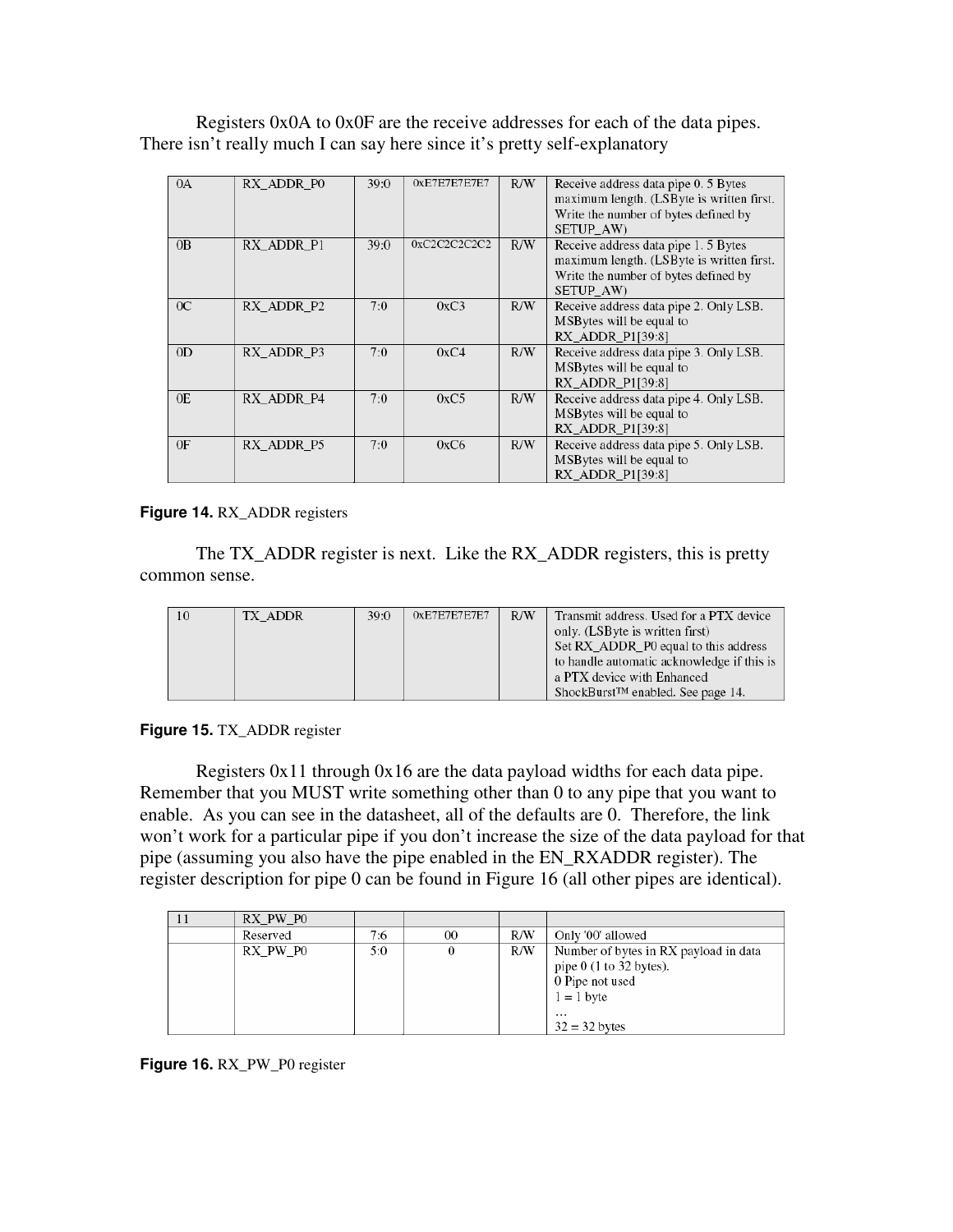The final register is the FIFO\_STATUS register (all non-reserved bits are readonly). This guy has bits that tell you if the TX and the RX FIFOs are full or empty, which are very useful when you're sending data at high rates and want to max out the FIFO use. The TX\_REUSE bit, as mentioned above, indicates when the REUSE\_TX\_PL instruction has been executed.

| 17 | FIFO STATUS     |          |          |     | FIFO Status Register                     |
|----|-----------------|----------|----------|-----|------------------------------------------|
|    | Reserved        | 7        | $\Omega$ | R/W | Only '0' allowed                         |
|    | TX REUSE        | 6        | $\Omega$ | R   | Reuse last sent data packet if set high. |
|    |                 |          |          |     | The packet will be repeatedly resent as  |
|    |                 |          |          |     | long as CE is high. TX_REUSE is set by   |
|    |                 |          |          |     | the SPI instruction REUSE_TX_PL, and     |
|    |                 |          |          |     | is reset by the SPI instructions         |
|    |                 |          |          |     | W_TX_PAYLOAD or FLUSH TX                 |
|    | TX FULL         | 5        | $\Omega$ | R   | TX FIFO full flag. 1: TX FIFO full. 0:   |
|    |                 |          |          |     | Available locations in TX FIFO.          |
|    | TX EMPTY        | 4        |          | R   | TX FIFO empty flag. 1: TX FIFO empty.    |
|    |                 |          |          |     | 0: Data in TX FIFO.                      |
|    | Reserved        | 3:2      | 00       | R/W | Only '00' allowed                        |
|    | <b>RX FULL</b>  |          | $\theta$ | R   | RX FIFO full flag. 1: RX FIFO full. 0:   |
|    |                 |          |          |     | Available locations in RX FIFO.          |
|    | <b>RX EMPTY</b> | $\Omega$ |          | R   | RX FIFO empty flag. 1: RX FIFO empty.    |
|    |                 |          |          |     | 0: Data in RX FIFO.                      |

**Figure 17.** FIFO\_STATUS register

# **FIFO Info**

There are FIFOs for both TX and RX modes (as mentioned in the "SPI Instruction Set" section). If you don't know what a FIFO is, it means "first in, first out," just like a line at the grocery store works. Both of the FIFOs are three levels deep, meaning that they will hold the three newest packets that have been put into them. Essentially, if you receive three packets in RX mode and you don't read the payloads, the first (oldest) packet received is pushed out by the newest packet received. The same goes for the TX payload – if you load three packets and don't transmit them (by executing the aforementioned CE toggle), then the fourth packet will push out the first packet you loaded.

### **Data Packet Format**

You might wonder why you would even care about what goes into the air between the 24L01s. For those who have low data rates, this doesn't really matter too much. However, if you're trying to get a certain actual on-air data rate, this is very important to know because the amount of overhead bytes that are in the packet will affect greatly your achievable data rate.

To see a drawing of the message format for both Shockburst and Enhanced Shockburst modes, see page 27 of the datasheet, or Figures 18 and 19, respectively, on the following page. In both modes, the preamble is sent first, and it is one byte long. It is composed of alternating zero and one bits, which is used to allow the receiver to know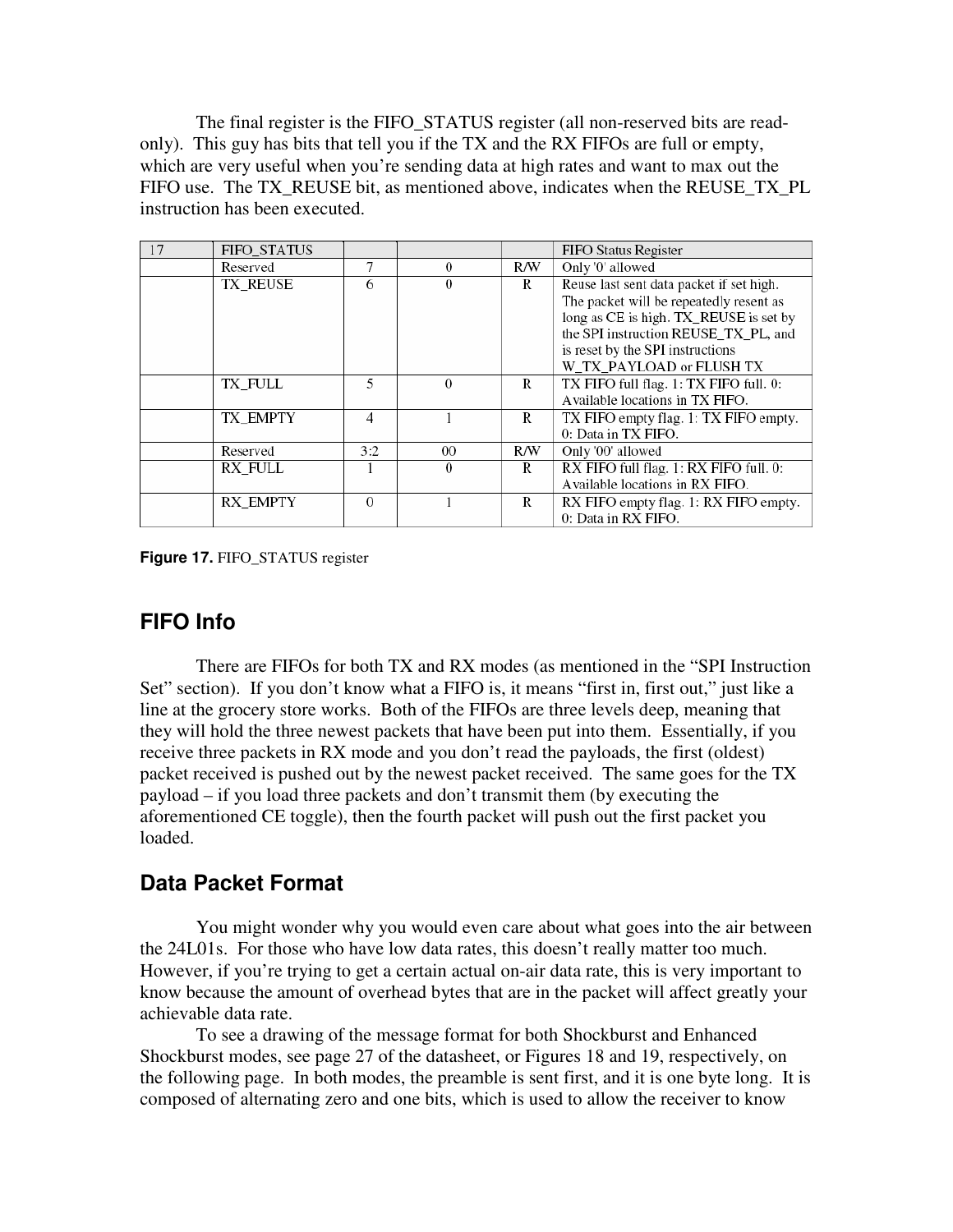that what it is hearing is the beginning of a packet and not just on-air noise. Also in both modes, the next bytes sent are the address bytes. This is set by you, the user, and is between three and five bytes long.



#### **Figure 18.** Shocburst data packet



**Figure 19.** Enhanced Shockburst data packet

The next thing sent is different between the two modes. In Enhanced Shockburst only, a flag word of nine bits is sent to indicate the message status concerning retransmissions. Only two bits are currently used (a count of resent packets), and the other seven are reserved for future use.

The last half of the packet that is sent is the same in both modes. The first of the fields to be sent in both modes is the payload data. The length of the payload is also set by the user and can be from one to 32 bytes long. The final part of the packet to be sent is the CRC, which is user-settable to zero, one, or two bytes.

# **Link Integrity and On-Air Data Rate Calculations**

Now that you know the format of the data packet, we can make some calculations on how much real payload data you can squeeze through your link. Some people will want to push as much data as possible through the link with less worry about error checking and missed packets (similar to streaming audio over the internet). Other users will want to have error-free packets, but will have to live with a slower data rate.

Most users who are reading this will likely be of the persuasion of fewer errors. The trade-off here is that you need more overhead (longer address, more CRC bytes, and/or acknowledgements/retransmissions) to ensure that you aren't receiving garbage data packets at the receiver. The problem is that with more overhead, you get a lower payload data rate (assuming the size of the payload stays constant).

Taking this into consideration, here's an example data rate calculation that shows the maximum possible data rate you can squeeze out of the 24L01. Assume that you can constantly send packets (no delay in between), 100% of packets reach the receiver, the data rate is 2 Mbps, and Shockburst mode is being used. With this configuration, it is possible to have between four and eight bytes of overhead (one byte of preamble, three to five bytes of address, and zero to two bytes of CRC). Therefore, at the absolute best